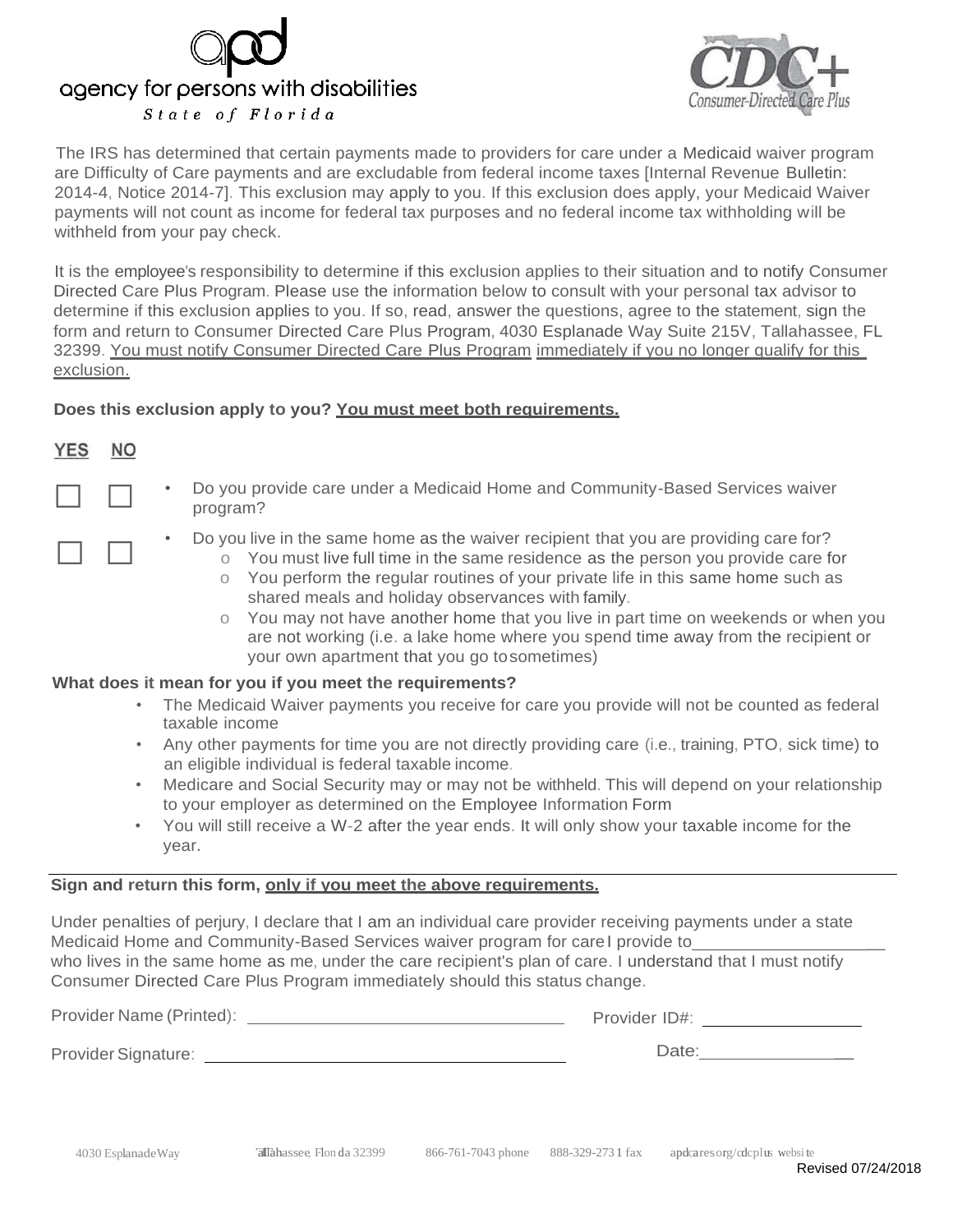

### **Internal Revenue Bulletin: 2014-4**

**January 21, 2014**

**Notice 2014–7**

## *Foster care payment, Medicaid waivers*

### **Table of Contents**

- PURPOSE
- **BACKGROUND** 
	- Qualified foster care payments
	- State Medicaid waiver programs
	- Current treatment of government-funded payments for home care
- **GUIDANCE** 
	- o Treatment of qualified Medicaid waiver payments under § 131
- EFFECTIVE DATE
- DRAFTING INFORMATION

## **PURPOSE**

This notice provides that certain payments received by an individual care provider under a state Medicaid Home and Community-Based Services Waiver (Medicaid waiver) program, described in this notice, are difficulty of care payments excludable under § 131 of the Internal Revenue Code.

## **BACKGROUND**

#### *Qualified foster care payments*

Section 131(a) excludes qualified foster care payments from the gross income of a foster care provider.

Section 131(b)(1) defines a qualified foster care payment, in part, as any payment under a foster care program of a state or a political subdivision that is either (1) paid to the foster care provider for caring for a qualified foster individual in the foster care provider's home, or (2) a difficulty of care payment.

Section 131(b)(2) defines a qualified foster individual as any individual who is living in a foster family home in which the individual was placed by an agency of a state or political subdivision or by a qualified foster care placement agency.

Section 131(b)(3) defines a qualified foster care placement agency, in part, as a placement agency that is licensed or certified for the foster care program of a state or political subdivision of a state.

Section 131(c) defines a difficulty of care payment as compensation to a foster care provider for the additional care required because the qualified foster individual has a physical, mental, or emotional handicap. The provider must provide the care in the provider's foster family home, a state must determine the need for this compensation, and the payor must designate the compensation for this purpose. In the case of any foster home, difficulty of care payments are not excludable to the extent that the payments are for more than 10 qualified foster individuals who have not attained age 19 or 5 qualified foster individuals who have attained age 19. See § 131(c)(2).

#### *State Medicaid waiver programs*

Under § 1915(c) of the Social Security Act (42 U.S.C. § 1396n(c)), a state may obtain a Medicaid waiver that allows the state to include in the state's Medicaid program the cost of home or community-based services (other than room and board) provided to individuals who otherwise would require care in a hospital, nursing facility, or intermediate care facility (eligible individuals). Home or community-based services include personal care services, habilitation services, and other services that are "cost effective and necessary to avoid institutionalization." See 42 C.F.R. § 440.180. Personal care services are defined under rules of the Centers for Medicare and Medicaid Services to include assistance with eating, bathing, dressing, toileting, transferring, maintaining continence, personal hygiene, light housework, laundry, meal preparation, transportation, grocery shopping, using the telephone, medication management, and money management. Skilled services that only a health professional may perform are not personal care services. Habilitation services, defined in 42 U.S.C. § 1396n(c)(5)(A), assist individuals in acquiring, retaining, and improving the self-help, socialization, and adaptive skills necessary to reside successfully in home and community-based settings.

Medicaid waiver programs generally do not compensate a family member for providing personal care services to an eligible individual if the family member is legally responsible for the individual (for example, a minor child). See 42 C.F.R. § 440.167(a)(2) and (b). Some states compensate family members, as well as unrelated individual care providers, for residential habilitation, foster/companion care, or transportation services provided as a part of an eligible individual's plan of care. A plan of care is a term defined by the state, but generally means an individualized plan of treatment, services, and/orproviders.

A state, directly or indirectly through an agency under contract with the state, certifies individuals and entities as Medicaid providers to provide services to eligible individuals. An entity that is a certified Medicaid provider may contract with an individual care provider to care for an eligible individual in the care provider's home. A state or an agency under contract with the state approves the plan of care for the eligible individual in the provider's home and monitors the eligible individual's care.

State agencies, certified Medicaid provider entities, and individual care providers have asked whether Medicaid waiver payments for the care of eligible individuals, who are related or unrelated to the individual care provider, in the individual care provider's home may be treated as difficulty of care payments excludable under § 131.

### *Current treatment of government-funded payments for home care*

The Service historically has challenged the excludability of payments to individual care providers caring for related individuals in the provider's home. See *Alexander v. Commissioner*, T.C. Summary Opinion 2011–48, filed April 12, 2011 (Medicaid waiver payments to taxpayers caring for a taxpayer's parents residing in the taxpayers' home are not excludable under § 131 because the taxpayers did not show that they operated a "foster family home" under state law and the parents were not "placed" in the taxpayers' home by the state). See also *Bannon v. Commissioner*, 99 T.C. 59 (1992) (payments received by the taxpayer for caring for her adult disabled daughter residing in the taxpayer's home under a state program for in-home supportive services are not excludable under the general welfare exclusion) and *Harper v. Commissioner*, T.C. Summary Opinion 2011–

4030 Esplanade Way Tallahassee, Flon da 32399 866-761-7043 phone 888-329-273 1 fax apdcares.org/cdcplus website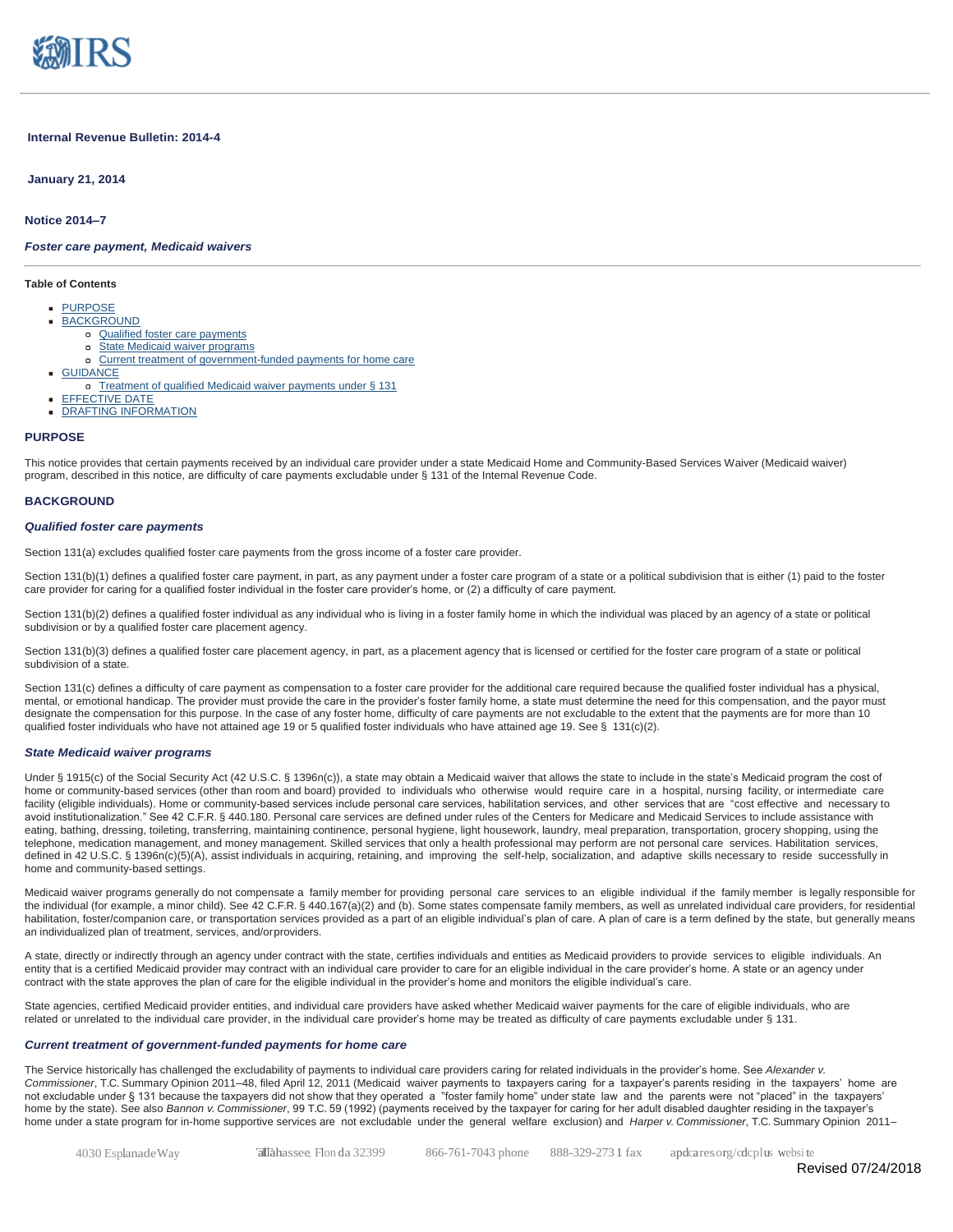56, filed May 2, 2011 (following *Bannon*). Similarly, Program Manager Technical Advice (PMTA 2010–007) concludes that a biological parent of a disabled child may not exclude payments under § 131 because the ordinary meaning of foster care excludes care by a biological parent.

Section 131 does not explicitly address whether payments under Medicaid waiver programs are qualified foster care payments. Medicaid waiver programs and state foster care programs, however, share similar oversight and purposes. The purpose of Medicaid waiver programs and the legislative history of § 131 reflect the fact that home care programs prevent the institutionalization of individuals with physical, mental, or emotional handicaps. See 128 Cong. Rec. 26905 (1982) (stating that "[difficulty of care payments] are not

<sup>4030</sup> EsplanadeWay Tallahassee, Flon da <sup>32399</sup> 866-761-7043 phone 888-329-273 <sup>1</sup> fax apdcares.org/cdcplus websi te